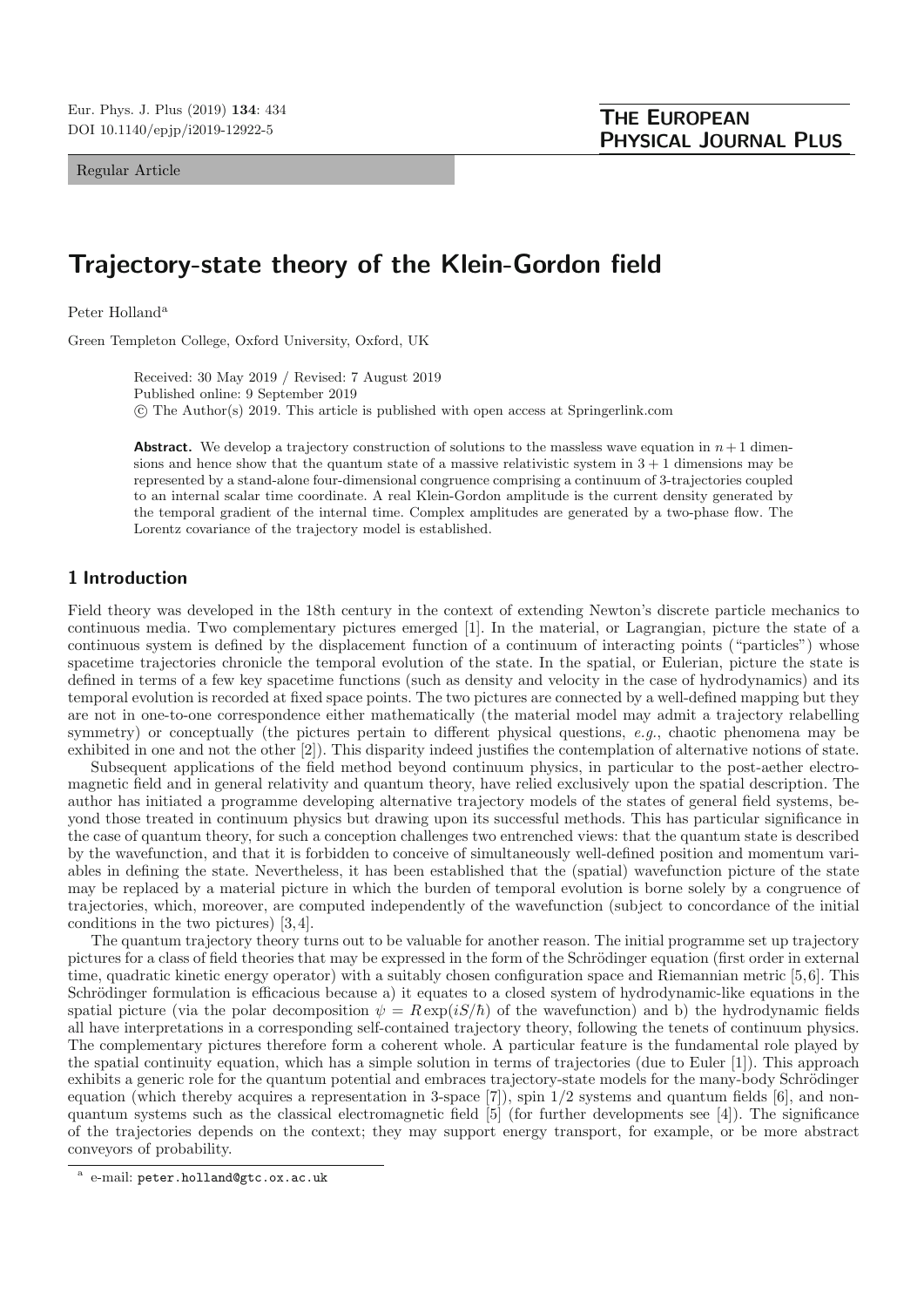Not all field theories conform to this Schrödinger template, or at least it may not be obvious how to recast them suitably. In that case, we may resort to alternative methods to obtain closed sets of hydrodynamic-like equations. In this endeavour one may exploit a notable feature of some field theories: that they not only imply continuity equations obeyed by nonlinear functions of the field variables, but the field equations themselves may be expressed in the form of continuity equations, with linear combinations of field variables or their derivatives representing "conserved densities". An example of such a theory has been developed in connection with the Schrödinger equation, which, in addition to the "standard" form mentioned above, admits a closed continuity-equation format associated with a two-phase trajectory picture [8].

Being second order in the evolution parameter, the Klein-Gordon equation  $\partial_{\alpha}^{\alpha}\psi + (mc/\hbar)^2\psi = 0$  falls into the category of "non-standard" theories just mentioned<sup>1</sup>. Using the polar decomposition, the complex field equation implies the two real equations [10]

$$
\partial_{\alpha}j^{\alpha} = 0, \quad j^{\alpha}j_{\alpha} = c^2 R^4 \left[ 1 + (\hbar/mc)^2 \partial_{\alpha}^{\alpha} R/R \right], \quad \alpha = 0, 1, 2, 3. \tag{1}
$$

These involve the 4-current  $j^{\alpha} = (\rho c, \rho v^r)$ ,  $r = 1, 2, 3$ , with density  $\rho = -R^2\dot{S}/mc^2$  and velocity  $v^r = -c^2\partial_rS/\dot{S}$  but the equations  $(1)$  are evidently not closed in these hydrodynamic-like variables; the function  $R$  also appears alone and it has no obvious interpretation in a putative self-contained trajectory model of the quantum state. On the other hand, as we examine below, the Klein-Gordon equation is an instance of the massless wave equation  $\partial_\mu^\mu \Omega = 0$  in one higher dimension, which is a continuity equation obeyed by the current  $J^{\mu} = \partial^{\mu} \Omega$ . This observation invites representing a complex amplitude through its real and imaginary parts rather than its polar decomposition. The corresponding self-contained formulation in terms of density and velocity fields remedies the shortcomings of the approach based on (1). Our strategy in devising a trajectory construction of the Klein-Gordon amplitude is therefore to carry this out first for the real wave equation in  $n+1$  dimensions, generalizing our previous  $1+1$  model [11]. This study complements our analysis of the wave equation in material coordinates [12].

In showing that the wavefunction conception of the relativistic quantum state may be replaced by a stand-alone trajectory model, we do not seek to attach a substantive "massive particle" to one of the paths (which presumably should therefore be timelike, a property not possessed by our model) or to treat them as probability vehicles. Rather, the aim is to explore alternative ways of conceiving the process and of solving the field equation. In this connection, our method attributes state evolution to a continuum of three-dimensional trajectories coupled to an internal time function that evolves with external time. A real Klein-Gordon amplitude is the current density generated by the temporal rate of change of the internal time coordinate. Complex amplitudes are generated by a two-phase flow. We also establish the Lorentz covariance of the Klein-Gordon trajectory model.

#### **2 The wave equation in**  $n + 1$  **dimensions**

We consider a space of n dimensions equipped with Cartesian coordinates  $x^i, i, j, \ldots = 1, \ldots, n$ , and metric  $g^{ij} =$  $g_{ij} = \zeta_i \delta_{ij}$ ,  $\zeta_i = \pm 1$ , so that  $|\det g_{ij}| = 1$ , which is used to raise and lower indices. In the trajectory picture, the state of a continuous system embedded in the space is described through the functional dependence of the displacement vector  $q^{i}(a,t)$  of a point on the time t and on the trajectory's distinguishing coordinates  $a^{i}$  (which will be identified with the position at  $t = 0$ :  $q^{i}(a, t = 0) = a^{i}$ . We assume that the mapping between the two sets of coordinates  $q^{i}$ ,  $a^{i}$ is single-valued, differentiable with respect to  $a^i$  and t, and invertible.

Let  $\rho_0(a)$  be the initial density of some continuously distributed quantity in the space (this may be of either sign). Then the quantity in an elementary volume  $d^n a$  attached to the point  $a^i$  is given by  $\rho_0(a)d^n a$ . The conservation of this quantity in the course of the motion is expressed through the relation

$$
\rho(q(a,t),t) = J^{-1}(a,t)\rho_0(a),\tag{2}
$$

where

$$
J = \det(\partial q/\partial a) = \frac{1}{n!} \varepsilon_{i_1...i_n} \varepsilon^{j_1...j_n} \frac{\partial q^{i_1}}{\partial a^{j_1}} \dots \frac{\partial q^{i_n}}{\partial a^{j_n}}, \quad 0 < J < \infty.
$$
 (3)

We seek a force law whose spatial image is the massless wave equation. Generalizing our previous  $1 + 1$ -dimensional treatment [11], we consider the following second-order (in t and  $a^i$ ) law of motion in  $n+1$  dimensions:

$$
\rho_0 \ddot{q}^i = J \frac{\partial}{\partial q^j} \left[ \rho_0 J^{-1} \left( c^2 g^{ij} + \dot{q}^i \dot{q}^j \right) \right],\tag{4}
$$

There are two well-known ways to write the Klein-Gordon equation in first-order Schrödinger form but neither offers a route to a self-contained trajectory theory: a) using a two-component wavefunction [9] (requires uninterpreted Pauli matrices); b) using a scalar time parameter [10] (evolution is not in external time).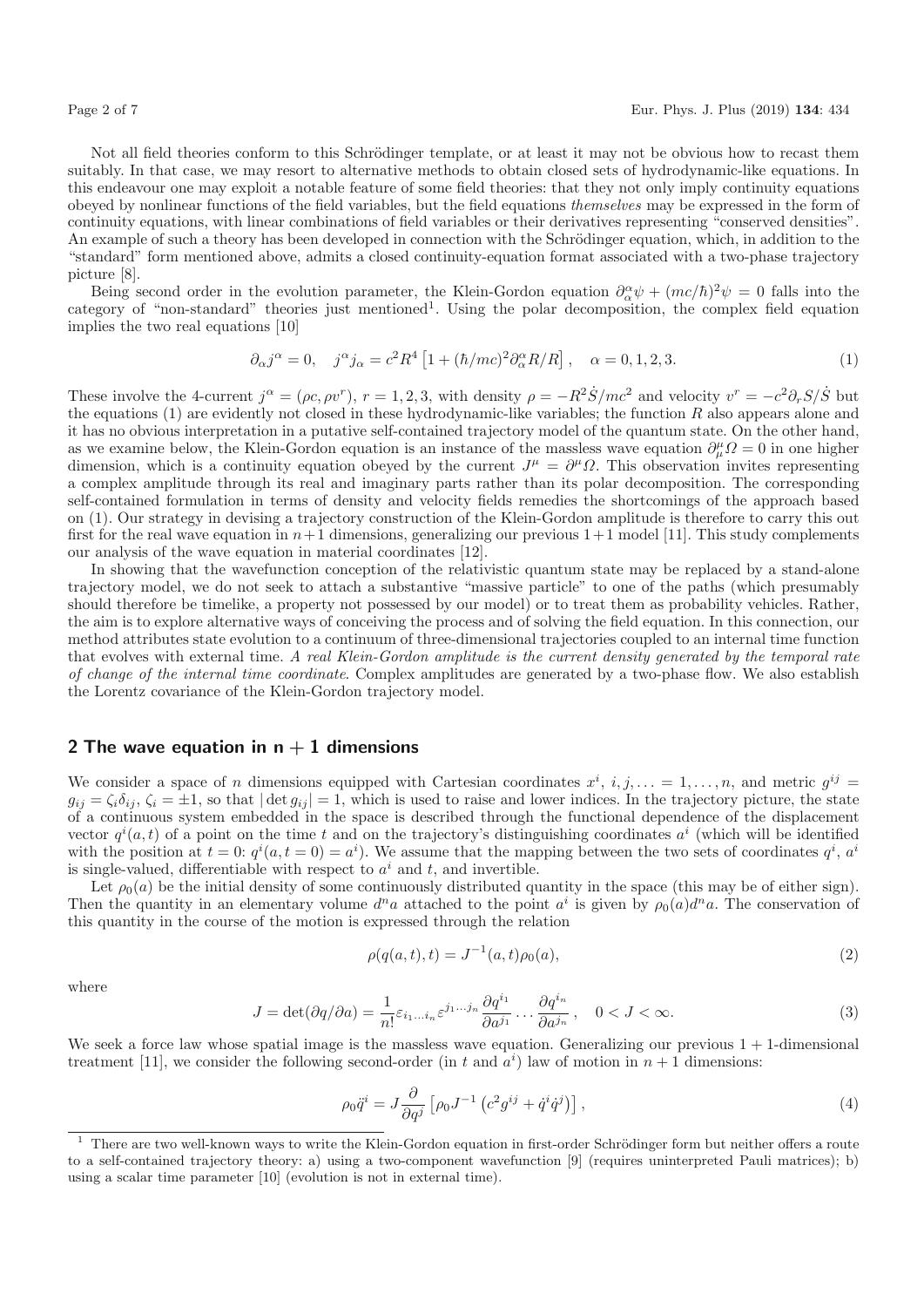Eur. Phys. J. Plus (2019) **134**: 434 Page 3 of 7

where  $\dot{q}^i = \partial q^i(a,t)/\partial t$ ,

$$
\frac{\partial}{\partial q^i} = J^{-1} J_i^j \frac{\partial}{\partial a^j} , \qquad (5)
$$

and  $J_i^j$  is the adjoint of the deformation matrix  $\partial q^i / \partial a^j$ , with

$$
\frac{\partial q^i}{\partial a^j} J_i^l = J \delta_j^l, \quad J_i^j = \frac{\partial J}{\partial (\partial q^i / \partial a^j)}.
$$
\n
$$
(6)
$$

In this picture  $\partial/\partial t$  is calculated for constant  $a^i$ . The initial conditions to be appended to the dynamical equations (4) are assumed to be connected to the Cauchy data (denoted  $\Psi_0(x)$ ,  $\partial \Psi_0(x)/\partial t$ ) for the wave whose evolution is to be simulated by the congruence, via the relations

$$
\rho_0(a) = c^{-2} \partial \Psi_0(a) / \partial t, \qquad \rho_0(a) \dot{q}_{i0}(a) = \partial \Psi_0(a) / \partial a^i. \tag{7}
$$

An important property of the law (4) is that it implies, in conjunction with (7), that the velocity current vector is irrotational for all  $t$ . This is proved below in the spatial language.

Given the initial data, (4) is a self-contained field equation in  $q^i$ . The density- and velocity-dependent force we have postulated is justified by the description it implies in the spatial picture, obtained by mapping the dependent variables  $q^{i}(a,t)$  into independent variables  $x^{i}$ . The density and velocity are obtained from the following formulas:

$$
\rho(x,t) = J^{-1}(a,t)\rho_0(a)|_{a(x,t)}, \qquad v^i(x,t) = \dot{q}^i(a,t)|_{a(x,t)}.
$$
\n(8)

Differentiating each relation  $(8)$  with respect to t and using  $(4)$  we easily deduce the four field equations

$$
\frac{\partial \rho}{\partial t} + \partial_i(\rho v^i) = 0,\tag{9}
$$

$$
\rho \left( \frac{\partial v^i}{\partial t} + v^j \partial_j v^i \right) = \partial_j \left[ \rho \left( c^2 g^{ij} + v^i v^j \right) \right],\tag{10}
$$

where  $\partial_i = \partial/\partial x^i$  and in this picture  $\partial/\partial t$  is calculated for constant  $x^i$ . The initial conditions implied by (7) are

$$
\rho_0(x) = c^{-2} \partial \Psi_0(x) / \partial t, \qquad \rho_0(x) v_{i0}(x) = \partial_i \Psi_0(x). \tag{11}
$$

These equations are self-contained in  $\rho$  and  $v^i$ , (9) being the continuity equation and (10) the spatial version of Euler's law, corresponding to a pressure tensor  $p^{ij}(\rho, v) = -\rho(c^2g^{ij} + v^iv^i)$ . Using the continuity equation, the force law can be rewritten as

$$
\frac{\partial}{\partial t} \left( \rho v^i \right) - c^2 g^{ij} \partial_j \rho = 0. \tag{12}
$$

Note that there are no constraints on the sign of  $\rho$  or the magnitude of  $v^i$ .

To show that the combination of (9) and (12) is equivalent to the scalar wave equation, we first integrate (12) with respect to t to get  $\rho v_i - \rho_0 v_{i0} = \partial_i \int_0^t c^2 \rho dt$ . Employing the second of the initial conditions (11) shows that locally there exists a function  $\Psi(x,t)$  such that  $\Psi(x,t=0) = \Psi_0(x)$  and  $\rho v_i$  is its gradient field for all t:

$$
\rho v_i = \partial_i \Psi. \tag{13}
$$

Next, inserting the latter result in (12) and integrating with respect to  $x^i$ , we get  $c^2 \rho = f(t) + \partial \Psi/\partial t$ . Setting the arbitrary function f = 0, the first of the initial conditions (11) gives  $\partial \Psi(x,t)/\partial t|_{t=0} = \partial \Psi_0(x)/\partial t$  and so, for all t,

$$
c^2 \rho = \partial \Psi / \partial t. \tag{14}
$$

We unite these results using a condensed notation. Let us write  $x^{\mu} = (ct, x^{i}), \mu = 0, 1, ..., n$ , and introduce the current vector  $J^{\mu}$  defined by  $J^{\bar{0}} = \rho c$ ,  $J^i = \rho v^i$  with  $J_{\mu} = g_{\mu\nu}J^{\nu} = (\rho c, \rho g_{ij}v^j)$  and

$$
g_{\mu\nu} = g^{\mu\nu} = \begin{pmatrix} 1 & 0 \\ 0 & g_{ij} \end{pmatrix} . \tag{15}
$$

Transferring to this notation, we have shown that the Euler law (12) subject to (11) implies  $J_\mu = \partial_\mu \Psi$ . Noting that the continuity equation (9) may be written  $\partial_\mu J^\mu = 0$ , we deduce that the current potential  $\Psi$  obeys the scalar wave equation in  $n + 1$  dimensions,

$$
g^{\mu\nu}\partial_{\mu\nu}\Psi = 0,\tag{16}
$$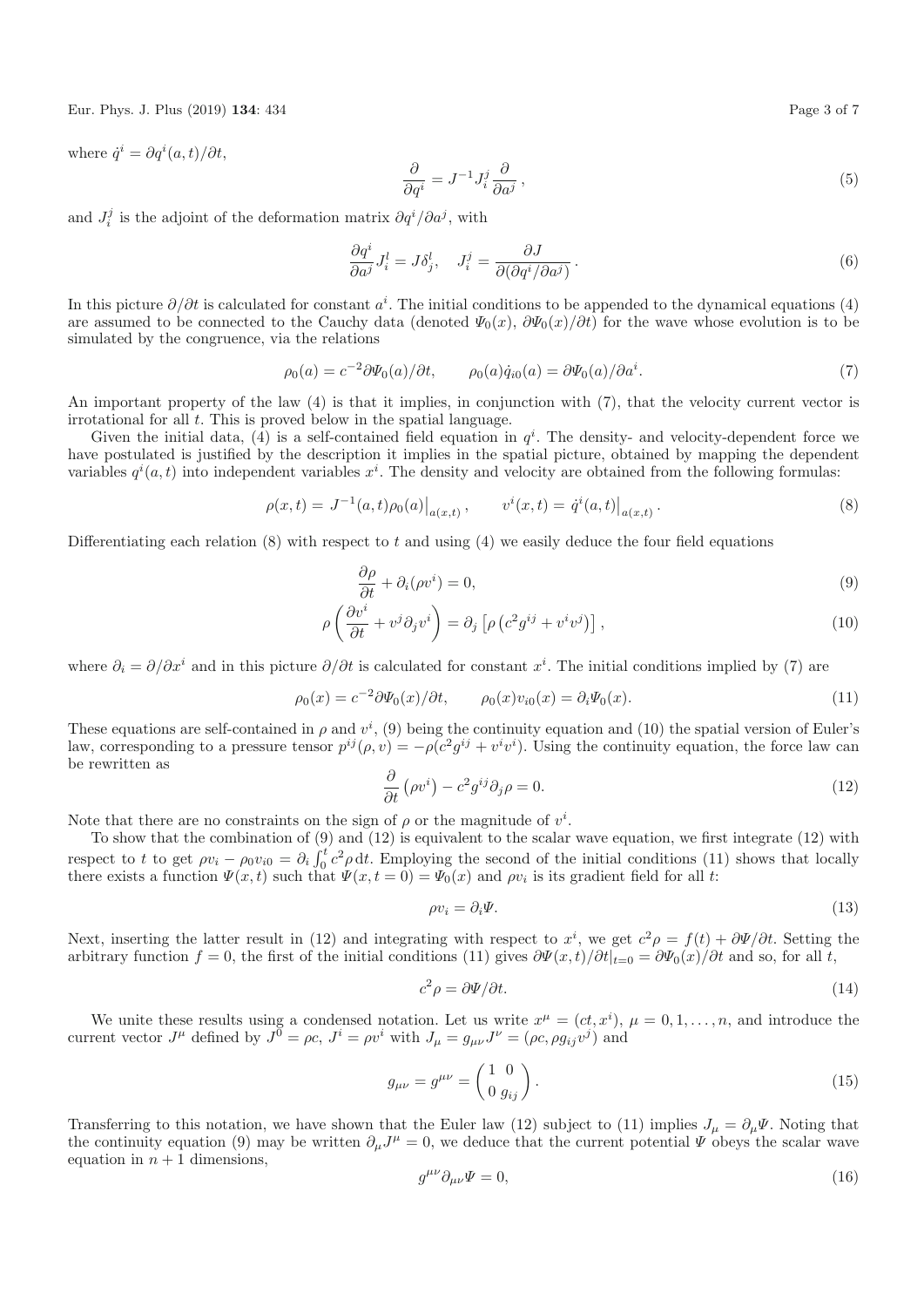with Cauchy data  $\Psi_0(x)$ ,  $\partial\Psi_0(x)/\partial t$ . This is a consequence of the trajectory law (4) plus the initial conditions (7), the connection being demonstrated through the mediation of the density and velocity functions (8). The congruence may therefore be employed to construct the time dependence of the real scalar wave amplitude via the formula:

$$
\Psi(x,t) = \int J_0 c dt + J_i dx^i
$$
  
= 
$$
\int (c^2 J^{-1} \rho_0)_{a(x,t)} dt + g_{ij} (\dot{q}^i J^{-1} \rho_0)_{a(x,t)} dx^j.
$$
 (17)

Conversely, we may start from (16), construct the relations (9) and (10), and hence deduce the trajectory equation (4). The latter is subject to the material equvalent of the irrotational condition (13), namely,

$$
\rho_0 J^{-1} g_{jk} \dot{q}^j \frac{\partial q^k}{\partial a^i} = \frac{\partial \Phi(a, t)}{\partial a^i},\tag{18}
$$

where  $\Phi(a,t) = \Psi(x(a,t),t)$ .

# **3 The Klein-Gordon equation**

Our quarry, a derivation of massive  $3 + 1$  Klein-Gordon evolution from a trajectory model, is achieved by specializing the preceding treatment of the massless wave equation. To this end, we restrict to a four-dimensional space with  $q^i = (q^r, q^4), a^i = (a^r, a^4),$  where  $r, s, ... = 1, 2, 3$  and metric  $g_{ij} = \text{diag}(-1, -1, -1, 1).$  The fact that  $g_{44} = +1$ suggests that the variable  $q^4/c$  plays the part of an additional "time" coordinate that is dynamical and evolves with the external time  $t$ . We seek solutions to the trajectory law  $(4)$  for which

$$
q^{r}(a^{s}, a^{4}, t) = q^{r}(a^{s}, t), \quad q^{4}(a^{s}, a^{4}, t) = a^{4} + c\tau(a^{s}, t), \quad r, s = 1, 2, 3,
$$
\n(19)

where  $\tau(t=0) = 0$ . In addition, we restrict the initial conditions (7) by factoring out the  $a^4$  dependence,

$$
\Psi_0 = \psi_0(a^r) \exp(mca^4/\hbar), \qquad \partial \Psi_0/\partial t = \exp\left(mca^4/\hbar\right) \partial \psi_0(a^r)/\partial t,\tag{20}
$$

so that

$$
\rho_0(a^r, a^4) = \exp\left(mca^4/\hbar\right) \bar{\rho}_0(a^r), \qquad \bar{\rho}_0(a^r) = c^{-2} \partial \psi_0(a^r)/\partial t, \bar{\rho}_0(a^r) \dot{q}_{r0}(a^s) = \partial \psi_0(a^s)/\partial a^r, \qquad \bar{\rho}_0(a^r) \dot{\tau}_0(a^r) = (m/\hbar) \psi_0(a^r).
$$
\n(21)

Here  $m$  is a constant that we will show may be identified with mass. The law  $(4)$  now implies the four coupled equations

$$
\rho_0 \ddot{q}^r = J \frac{\partial}{\partial q^s} \left[ \rho_0 J^{-1} \left( -c^2 \delta^{rs} + \dot{q}^r \dot{q}^s \right) \right] + \frac{mc^2}{\hbar} \rho_0 \dot{q}^r \dot{\tau},
$$
  
\n
$$
\rho_0 \ddot{\tau} = J \frac{\partial}{\partial q^s} \left( \rho_0 J^{-1} \dot{\tau} \dot{q}^s \right) + \frac{mc^2}{\hbar} \rho_0 \left( 1 + \dot{\tau}^2 \right),
$$
\n(22)

where

$$
\frac{\partial}{\partial q^r} = J^{-1} \left( J^s_r \frac{\partial}{\partial a^s} + J^4_r \frac{\partial}{\partial a^4} \right), \qquad \frac{\partial}{\partial q^4} = \frac{\partial}{\partial a^4},\tag{23}
$$

and we have used the results  $J_4^r = 0$  and  $J_4^4 = J = \det(\partial q^r / \partial a^s)$  (the 3-determinant).

We assert that eqs. (22) subject to (21) constitute the material version of the Klein-Gordon equation for a quantum system of mass m in the spatial picture. In the spatial formulation we write  $x^{\mu} = (ct, x^{i})$  with  $\mu = 0, 1, 2, 3, 4$  and  $x^{i} = (x^{r}, x^{4})$ ,  $r = 1, 2, 3$ . The conditions (19) and (21) imply that the functions (8) have the form

$$
\rho(x^r, x^4, t) = \exp(mcx^4/\hbar)\bar{\rho}(x^r, t),
$$

$$
\bar{\rho}(x^r, t) = \left[ J(a^s, t)^{-1} \bar{\rho}_0(a^s) \exp\left(-mc^2 \tau(a^s, t)/\hbar\right) \right] \Big|_{a^s(x^r, t)},\tag{24}
$$

$$
v^{r}(x^{r},t) = \dot{q}^{r}(a^{s},t)|_{a^{s}(x^{r},t)}, \qquad v^{4}(x^{r},t) = c\dot{\tau}(a^{s},t)|_{a^{s}(x^{r},t)}, \qquad (25)
$$

so that the velocity fields  $v^r$ ,  $v^4$  are independent of  $x^4$ . Combining (24) and (25) with (13) and (14) shows that the effect of conditions (19) and (21) is to factorize the 4+1 amplitude  $\Psi$  into a 3+1 function of  $x^r$  times a fixed function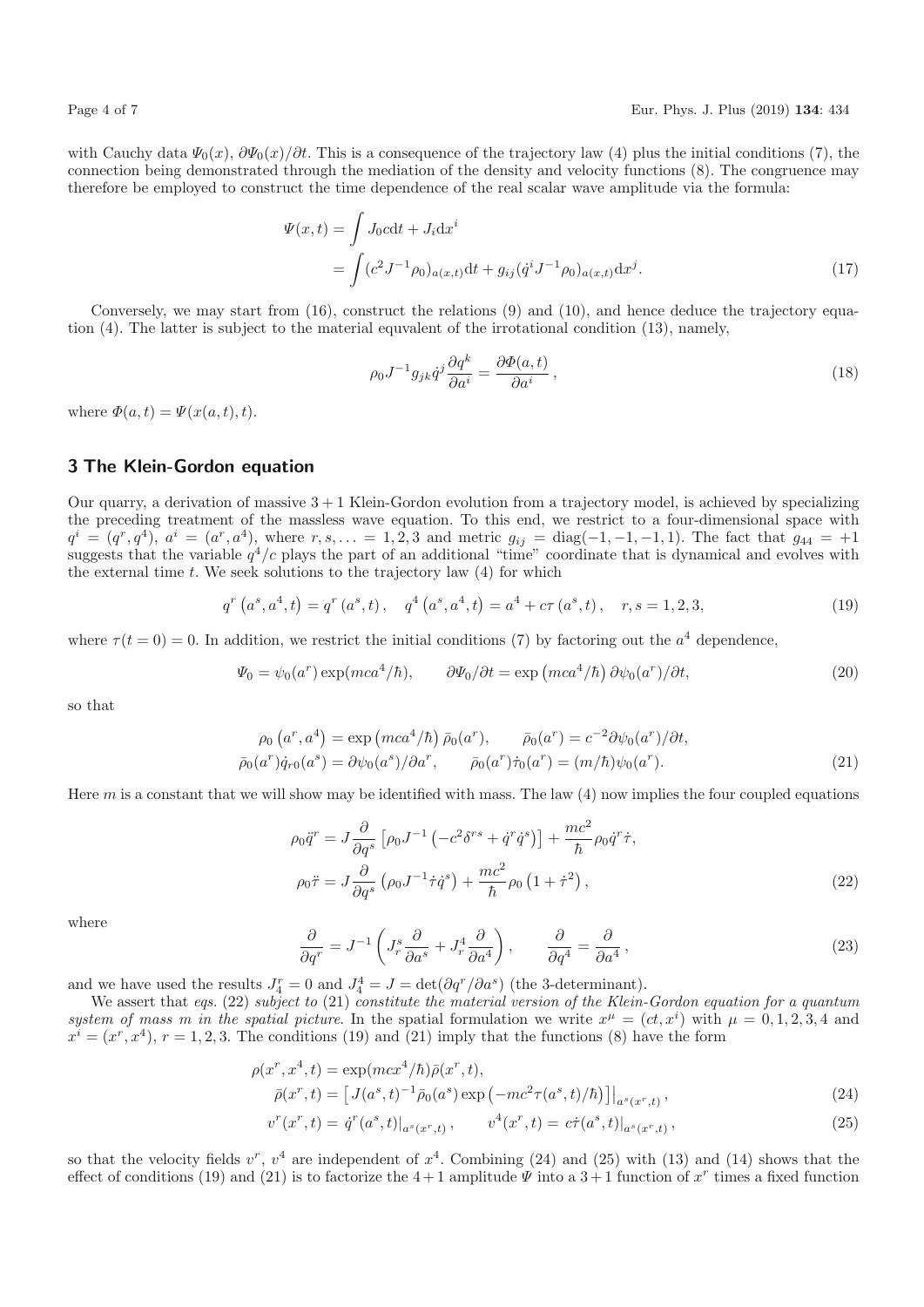Eur. Phys. J. Plus (2019) **134**: 434 Page 5 of 7

of  $x^4$  for all t, up to an additive constant  $k: \Psi = \psi(x^r, t) \exp(m c x^4/\hbar) + k$ . Putting  $t = 0$ , (20) shows that  $k = 0$ ,  $\psi(t=0) = \psi_0(a^r)$  and  $\partial \psi / \partial t|_{t=0} = \partial \psi_0(a^r) / \partial t$ . We now have for  $\Psi^{2,3}$ 

$$
g^{\mu\nu}\partial_{\mu\nu}\Psi = 0, \quad \Psi(x^r, x^4, t) = \psi(x^r, t) \exp(mcx^4/\hbar), \quad \mu, \nu = 0, 1, 2, 3, 4. \tag{26}
$$

As a final step, the relations (26) together with (20) are equivalent to the Klein-Gordon equation for a system of mass m obeyed by the real function  $\psi(x^r, t)$ ,

$$
\frac{1}{c^2} \frac{\partial^2 \psi}{\partial t^2} - \partial_{rr} \psi + \frac{m^2 c^2}{\hbar^2} \psi = 0, \quad r = 1, 2, 3,
$$
\n
$$
(27)
$$

with the initial conditions  $\psi_0(x^r)$ ,  $\partial \psi_0(x^r)/\partial t$ .

Using this factorization,  $(13)$  and  $(14)$  become five relations in  $3 + 1$  dimensions:

$$
\bar{\rho}c = \partial_0 \psi, \qquad \bar{\rho}v_r = \partial_r \psi, \qquad \bar{\rho}v_4 = (mc/\hbar)\psi.
$$
\n(28)

The material irrotationality condition (18) becomes the four relations

$$
\bar{\rho}_0 J^{-1} \left( c^2 \dot{\tau} \frac{\partial \tau}{\partial a^r} - \dot{q}^s \frac{\partial q^s}{\partial a^r} \right) = \frac{\partial \phi}{\partial a^r}, \qquad \bar{\rho}_0 J^{-1} \dot{\tau} = (m/\hbar) \phi,
$$
\n(29)

where we write  $\Phi(a,t) = \phi(a^r, t) \exp(mca^4/\hbar)$  with  $\phi(a^r, t) = \psi(x^r(a^s, t), t) \exp(mc^2\tau(a^s, t)/\hbar)$ .

Combining the last relations in (28) and (29), we have achieved the following construction of a real time-dependent Klein-Gordon amplitude from the trajectories:

$$
\psi(x^r, t) = (\hbar/mc)\bar{\rho}(x^r, t)v^4(x^r, t)
$$
  
=  $(\hbar/m) \left[ J (a^s, t)^{-1} \bar{\rho}_0 (a^s) \exp(-mc^2 \tau (a^s, t) / \hbar) \dot{\tau} (a^s, t) \right]_{a^s(x^r, t)}$ . (30)

Conversely, given  $\psi$ , the paths (19) may be constructed from the first-order equation (25) where, using (28),  $v_r =$  $c\partial_r\psi/\partial_0\psi$  and  $v^4 = (mc^2/\hbar)\psi/\partial_0\psi$ .

It is straightforward to obtain a complex solution  $\psi_1 + i\psi_2$  of the free Klein-Gordon equation by this method since the equivalence with the higher-dimension massless wave equation extends to this case. The real functions  $\psi_1$ ,  $\psi_2$  are independent solutions and hence their time dependences may be derived from corresponding independent congruences  $q_1^i, q_2^i$ . Each point in the 4-space then supports two trajectories. In the case of external electromagnetic potentials, the functions  $\psi_1, \psi_2$  become coupled and the trajectory laws for  $q_1^i, q_2^i$  are correspondingly coupled. Coupled trajectory equations have been treated previously [8]; since the present case does not present any essentially novel features, we do not go into this here.

#### **4 Lorentz covariance of the Klein-Gordon trajectory equations**

In the space  $(x^i, t)$ ,  $i = 1, 2, 3, 4$ , we consider an infinitesimal Lorentz transformation (with boost velocity  $u^r$ ,  $|u^r| \ll c$ ) of the subset of variables  $(x^r, t)$ , with respect to which  $\psi$  is a scalar  $(r, s = 1, 2, 3)$ :

$$
x'^{r} = x^{r} - u^{r}t, \qquad t' = t - u^{r}x^{r}/c^{2}, \qquad x'^{4} = x^{4}, \qquad \psi'(x'^{r}, t') = \psi(x^{r}, t). \tag{31}
$$

These relations imply  $\Psi'(x'^r, x'^4, t') = \Psi(x^r, x^4, t)$ ,  $\rho' = \rho - u^r \rho v^r/c^2$ ,  $\rho' v'^r = \rho v^r - u^r \rho$  and  $\rho' v'^4 = \rho v^4$  from which it is obvious that eqs.  $(26)$ – $(28)$  of the spatial formalism are covariant.

The corresponding infinitesimal substitution in the material picture is effected in the space  $(a^i, t)$  and on functions therein:

$$
a'^{r} = a^{r}, \qquad a'^{4} = a^{4}, \qquad t' = t - u^{r} q^{r} (a^{s}, t) / c^{2}, \qquad q'^{r} (a'^{s}, t') = q^{r} (a^{s}, t) - u^{r} t,
$$
  

$$
q'^{4} (a'^{s}, a'^{4}, t') = q^{4} (a^{s}, a^{4}, t), \qquad \rho'_{0} (a'^{s}, a'^{4}) = \rho_{0} (a^{r}, a^{4}), \qquad \phi' (a'^{s}, t') = \phi (a^{s}, t).
$$
 (32)

It has been proved [13] that the current  $j^{\alpha}$  of sect. 1 is the only conserved Lorentz 4-vector implied by the Klein-Gordon equation that is a local function of just  $\psi$  and its first derivatives, up to multiplicative and additive constants. The existence of the conserved 5-vector  $\partial_{\mu}\Psi$  is compatible with this theorem.

The interpretation of the exponential growth of the factorized solution as  $x^4 \to \infty$  is an open question.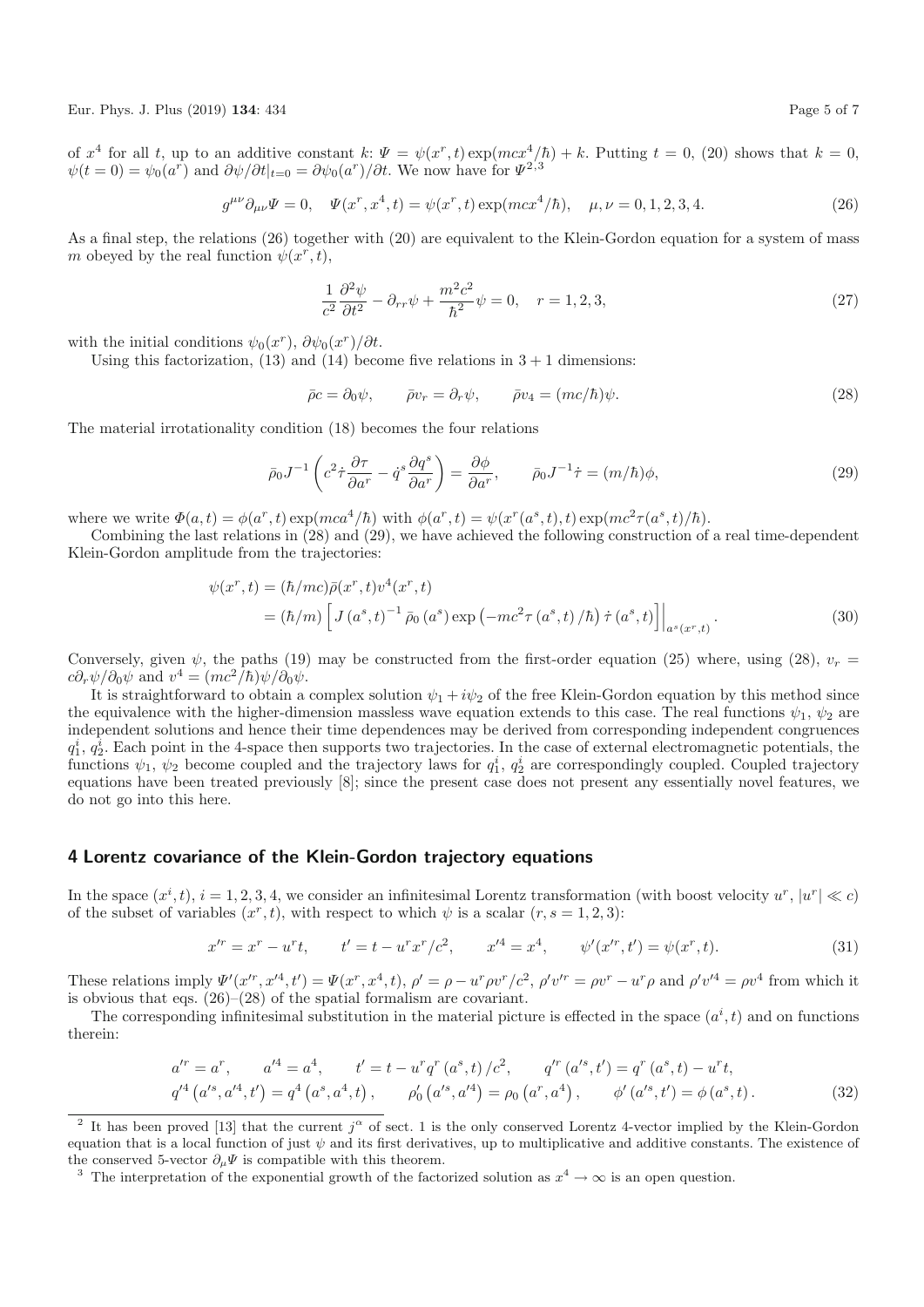The Lorentz transformation is evidently now state-dependent, while each trajectory  $(a^r, a^4)$  transforms into itself (no "relativity of label" [11]). These formulas imply the following relations:

$$
\frac{\partial}{\partial a'^r} = \frac{\partial}{\partial a^r} + \frac{u^s}{c^2} \frac{\partial q^s}{\partial a^r} \frac{\partial}{\partial t}, \qquad \frac{\partial}{\partial t'} = \left(1 + \frac{u^r}{c^2} \dot{q}^r\right) \frac{\partial}{\partial t},
$$

$$
\frac{\partial}{\partial q'^r} = \frac{\partial}{\partial q^r} + \frac{u^r}{c^2} \left(\frac{\partial}{\partial t} - \dot{q}^s \frac{\partial}{\partial q^s} - \dot{q}^4 \frac{\partial}{\partial q^4}\right), \qquad \frac{\partial}{\partial q'^4} = \frac{\partial}{\partial q^4}.
$$
(33)

Hence

$$
\dot{q}^{\prime r} = \dot{q}^r - u^r + u^s \dot{q}^s \dot{q}^r / c^2, \qquad \dot{\tau}^{\prime} = \dot{\tau} \left( 1 + u^r \dot{q}^r / c^2 \right), \qquad J^{\prime} = J \left( 1 + u^r \dot{q}^r / c^2 \right). \tag{34}
$$

Using these results it is straightforward to prove the covariance of the density relation (2) and the equations of motion (22). The latter proof requires the identity  $\partial \log J/\partial t = \partial \dot{q}^r/\partial q^r$  and the irrotationality condition (29). As noted previously,  $(29)$  follows from the law of motion and the initial conditions  $(7)$ , and it is itself covariant<sup>4</sup>.

The condition  $q^r(a,t = 0) = a^r$  is not preserved by (32) but it may be maintained in all frames if the transformation is accompanied by a  $u^r$ -dependent transformation of the trajectory labels  $a^r$ , in total a "label-dependent Lorentz transformation"<sup>5</sup>. To see this, put  $t' = 0$  in (32) and solve  $t = u^r q^r (a^s, t)/c^2$  to get the corresponding time  $t(u^r, a^r)$ . Then, from (32),  $q^{r}(a^{s}, t' = 0) = q^{r}(a^{s}, t(u^{r}, a^{r}))$  in this approximation. Denoting this last vector function by  $a^{\prime s}(u^r, a^r)$  provides the desired label mapping. Likewise, we have  $q^{\prime 4}(a^{\prime s}, a^{\prime 4}, t^{\prime} = 0) = q^4(a^s, a^4, t(u^r, a^r))$ , which defines  $a^{4}(u^r, a^r, a^4)$ . Under this label transformation  $\rho_0$  transforms as a scalar density while  $\rho_0 d^4 a$  and  $\rho_0 J^{-1}$  are invariants.

# **5 Conclusion: The Klein-Gordon amplitude as a temporal current**

We have established a relativistically covariant trajectory flow in  $4 + 1$  dimensions that generates real solutions  $\psi(x^r, t)$  of the 3 + 1 Klein-Gordon equation. The 4-dimensional congruence comprises a continuum of 3-trajectories with displacement function  $q^r(a^s, t)$ ,  $r, s = 1, 2, 3$ , in the space of the amplitude's argument  $x^r$ , coupled with what we have deemed an internal time  $\tau(a^r, t)$ , a Lorentz scalar associated with, and varying along, each 3-trajectory  $a^r$ . The internal time characterizes the massive nature of the field ( $\tau = 0$  when  $m = 0$  and the theory reduces to that of sect. 2 with  $n = 3$ ).

The congruence shares three key properties with the "standard" Schrödinger approach described in sect. 1: it depends on the form of the wavefunction and not its absolute magnitude (the velocity components in  $(28)$ ) are insensitive to multiplication of  $\psi$  by a constant); points are linked by at most a single orbit (and not "all possible paths"); and it exhibits a relabelling symmetry [14]. The approaches diverge in other respects. The force law (4) does not employ the quantum potential, and the key role of the fourth coordinate  $\tau$  in state propagation is not anticipated in the standard method. Regarding the latter, it is evident from (30) that  $\psi$  may be expressed as a "temporal current density", proportional to the rate of change of  $\tau$  with external time. To represent this it is useful to replace  $\tau$  by the non-negative Lorentz scalar

$$
T(a^r, t) = \alpha e^{-\tau(a^r, t)/\alpha}, \qquad T_0 = \alpha = \hbar/mc^2, \qquad \dot{T}_0(a^r) = -\psi_0/\alpha \dot{\psi}_0.
$$
 (35)

Then, writing (30) in "propagator" form and substituting for  $\bar{\rho}_0(a^r)$  from (21), the real Klein-Gordon amplitude may be written

$$
\psi(x^r, t) = -\alpha \int \dot{\mathbf{T}}(a^s, t) \delta(x^r - q^r(a^s, t)) \dot{\psi}_0(a^s) \mathrm{d}^3 a. \tag{36}
$$

A complex amplitude is generated by two congruences via a superposition:

$$
\psi_1 + i\psi_2 = -\alpha \int \left[ \dot{T}_1 \delta(x^r - q_1^r) \dot{\psi}_{10} + i \dot{T}_2 \delta(x^r - q_2^r) \dot{\psi}_{20} \right] d^3 a. \tag{37}
$$

The time function T may play the role of an internal "clock" but it need not directly reflect the periodicity of the wavefunction. Consider a plane wave  $\psi(x^r, t) = \cos(\omega t - k^r x^r)$  where  $\omega^2/c^2 - k^r k^r = m^2 c^2/\hbar^2$ . A simple computation using (25) gives for the 3-trajectories  $q^r = a^r + k^r c^2 t/\omega$  and hence  $T = \alpha |\sin(t/\alpha^2 \omega - a^r k^r)|/|\sin a^r k^r|$ . T is thus a periodic function of t but the frequency  $1/\alpha^2 \omega \neq \omega$ .

<sup>&</sup>lt;sup>4</sup> The proof of the Lorentz covariance of (22) using (29) is analogous to that of the dynamical ("curl") Maxwell equations, which requires the kinematical ("div") equations whose validity is likewise implied by the dynamical equations for all t if they hold at an instant.

<sup>5</sup> This is analogous to making a "gauge-dependent Lorentz transformation" of the electromagnetic potentials to maintain a non-Lorentz-covariant gauge condition in all inertial frames.